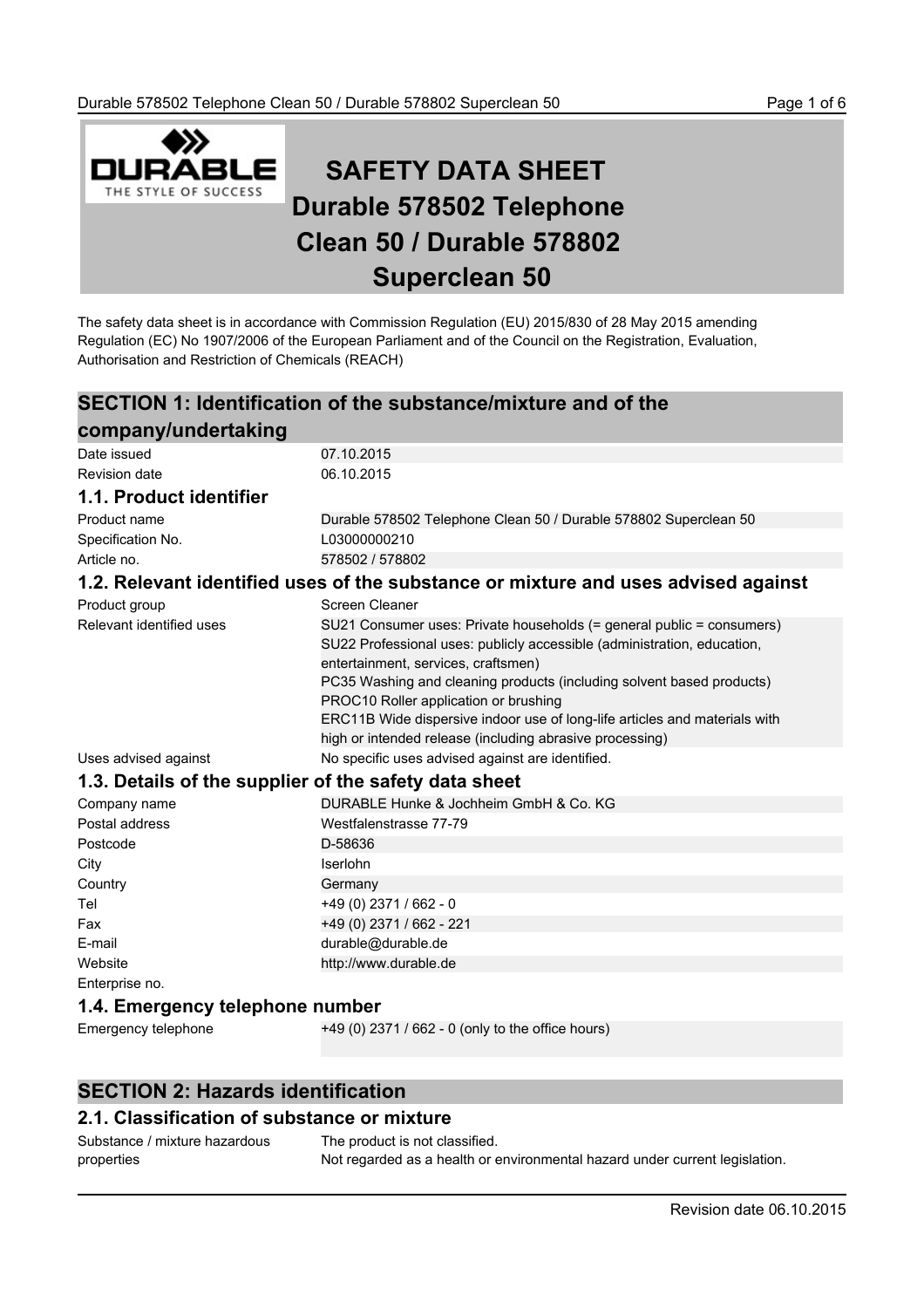| 2.2. Label elements           |                                                                                                                          |
|-------------------------------|--------------------------------------------------------------------------------------------------------------------------|
| DSD/DPD labelling, comments   | No data recorded.                                                                                                        |
| Hazard statements             | EUH 208 Contains benzisothoazilione May produce an allergic reaction.<br>EUH 210 Safety data sheet available on request. |
| Other Label Information (CLP) | No data recorded.                                                                                                        |
| 2.3. Other hazards            |                                                                                                                          |
| Health effect                 | The product contains organic solvents.                                                                                   |
| Environmental effects         | Not Classified as PBT/vPvB by current EU criteria.                                                                       |

# **SECTION 3: Composition/information on ingredients**

| 3.2. Mixtures                    |                                                 |                       |                 |
|----------------------------------|-------------------------------------------------|-----------------------|-----------------|
| Substance                        | <b>Identification</b>                           | <b>Classification</b> | <b>Contents</b> |
| Dipropyleneglycolmonomethylether | CAS no.: 34590-94-8<br>EC no.: 252-104-2        | Note: Sk              | $5 - 15 \%$     |
| Substance comments               | <5%: perfume, preservative: benzisothiazolinone |                       |                 |

# **SECTION 4: First aid measures**

### **4.1. Description of first aid measures**

| Ingestion         | Rinse mouth with water. Get medical attention if any discomfort continues.<br>A.O. Maat been subset acceptance and affaite. In the sambo and delayed |
|-------------------|------------------------------------------------------------------------------------------------------------------------------------------------------|
| Eye contact       | Rinse with water. Contact physician if discomfort continues.                                                                                         |
|                   |                                                                                                                                                      |
| Skin contact      | Rinse with water. Get medical attention if any discomfort continues.                                                                                 |
| <b>Inhalation</b> | Fresh air. Get medical attention if any discomfort continues.                                                                                        |
| General           | Remove affected person from source of contamination.                                                                                                 |

### **4.2. Most important symptoms and effects, both acute and delayed**

Delayed symptoms and effects No known long term effects.

### **4.3. Indication of any immediate medical attention and special treatment needed**

Other Information **If unconscious: Call an ambulance/physician immediately.** Show this Safety Data Sheet.

### **SECTION 5: Firefighting measures**

#### **5.1. Extinguishing media**

Suitable extinguishing media Use fire-extinguishing media appropriate for surrounding materials.

#### **5.2. Special hazards arising from the substance or mixture**

Fire and explosion hazards Follow the general fire precautions indicated by the workplace.

### **5.3. Advice for firefighters**

Personal protective equipment Wear necessary protective equipment. For personal protection, see section 8.

### **SECTION 6: Accidental release measures**

#### **6.1. Personal precautions, protective equipment and emergency procedures**

Personal protection measures Avoid contact with eyes and prolonged skin contact.

### **6.2. Environmental precautions**

Environmental precautionary measures Avoid discharge into water courses or onto the ground.

### **6.3. Methods and material for containment and cleaning up**

Cleaning method Recover the product and place in a suitable container for reuse. Flush contaminated area with plenty of water.

### **6.4. Reference to other sections**

Other instructions See section 8 and section 13.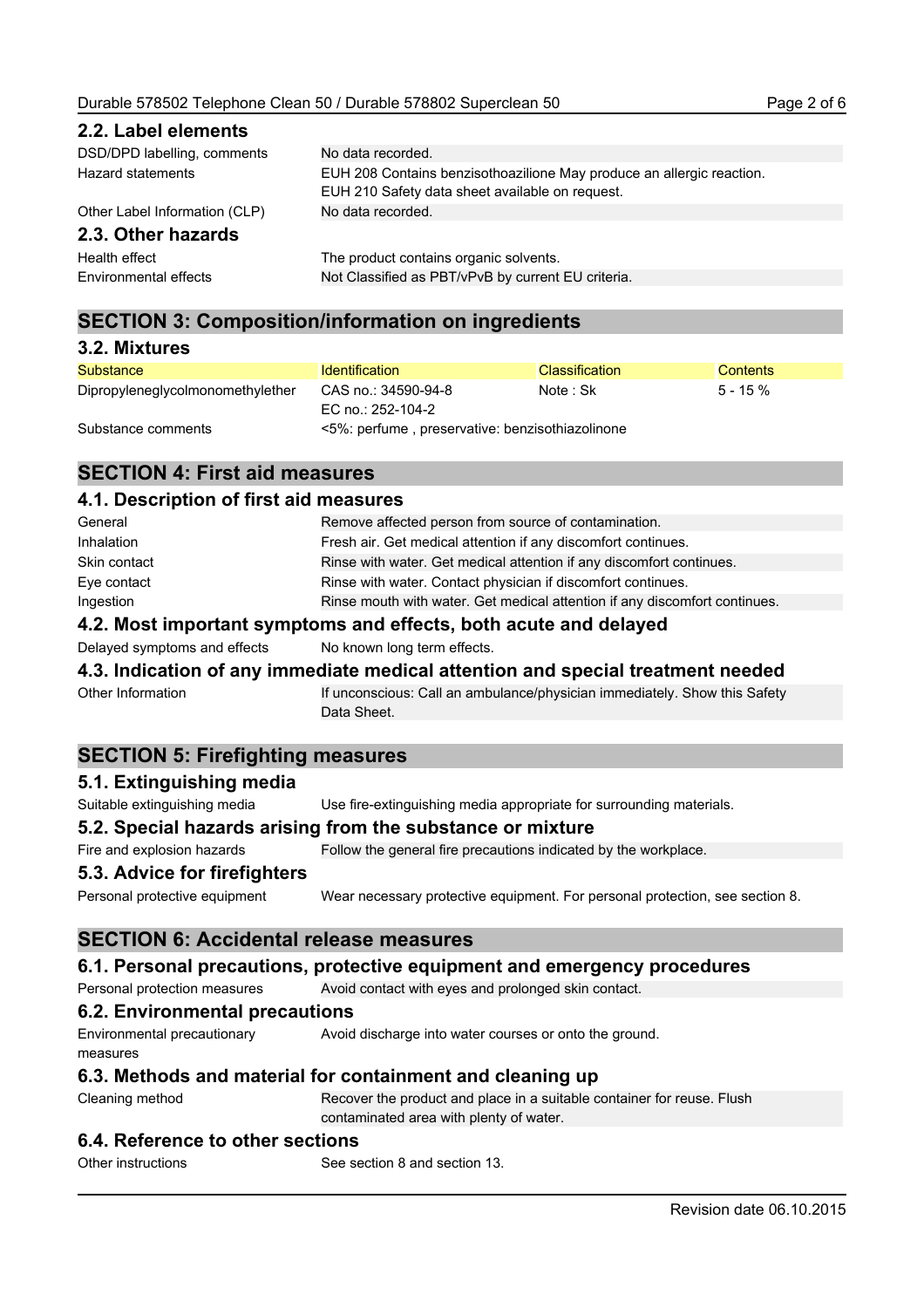| <b>SECTION 7: Handling and storage</b>                            |                                                                   |  |
|-------------------------------------------------------------------|-------------------------------------------------------------------|--|
| 7.1. Precautions for safe handling                                |                                                                   |  |
| Handling                                                          | No specific usage precautions noted.                              |  |
| 7.2. Conditions for safe storage, including any incompatibilities |                                                                   |  |
| Storage                                                           | Store in closed original container in a dry place.                |  |
| <b>Conditions for safe storage</b>                                |                                                                   |  |
| Storage Temperature                                               | Value: $0-35$ °C                                                  |  |
| Storage Stabilit                                                  | Durability: 24 months.                                            |  |
| 7.3. Specific end use(s)                                          |                                                                   |  |
| Specific use(s)                                                   | The identified uses for this product are detailed in Section 1.2. |  |
|                                                                   |                                                                   |  |

# **SECTION 8: Exposure controls/personal protection**

# **8.1. Control parameters**

# **Occupational Exposure limit values**

| <b>Substance</b>                                    | <b>Identification</b>                                   | Value                                       | <b>TWA Year</b> |
|-----------------------------------------------------|---------------------------------------------------------|---------------------------------------------|-----------------|
| Dipropyleneglycolmonomethylether                    | CAS no.: 34590-94-8<br>EC no.: 252-104-2                | 8-hour TWA: 308 mg/m3<br>8-hour TWA: 50 ppm | 2005            |
| <b>DNEL / PNEC</b>                                  |                                                         |                                             |                 |
| Summary of risk management<br>measures, human       | Data lacking.                                           |                                             |                 |
| Summary of risk management<br>measures, environment | Data lacking.                                           |                                             |                 |
| 8.2. Exposure controls                              |                                                         |                                             |                 |
| Limitation of exposure on workplace                 | No special precautions.                                 |                                             |                 |
| <b>Respiratory protection</b>                       |                                                         |                                             |                 |
| Respiratory protection                              | Respiratory protection not required.                    |                                             |                 |
| <b>Hand protection</b>                              |                                                         |                                             |                 |
| Hand protection                                     | Hand protection not required.                           |                                             |                 |
| Eye / face protection                               |                                                         |                                             |                 |
| Eye protection                                      | Eye protection is not required under normal conditions. |                                             |                 |
| <b>Thermal hazards</b>                              |                                                         |                                             |                 |
| Thermal hazards                                     | No recommendation given.                                |                                             |                 |
| <b>Other Information</b>                            |                                                         |                                             |                 |
| Other Information                                   | No recommendation given.                                |                                             |                 |

# **SECTION 9: Physical and chemical properties**

# **9.1. Information on basic physical and chemical properties**

| Physical state                             | wet wipes         |
|--------------------------------------------|-------------------|
| Colour                                     | Colourless.       |
| Odour                                      | Almost odourless. |
| Comments, Odour limit                      | Not relevant.     |
| pH (as supplied)                           | Value: $\sim 8.0$ |
| Comments, pH (aqueous solution)            | Not relevant.     |
| Comments, Melting point / melting<br>range | Not relevant.     |
| Comments, Boiling point / boiling          | Not relevant.     |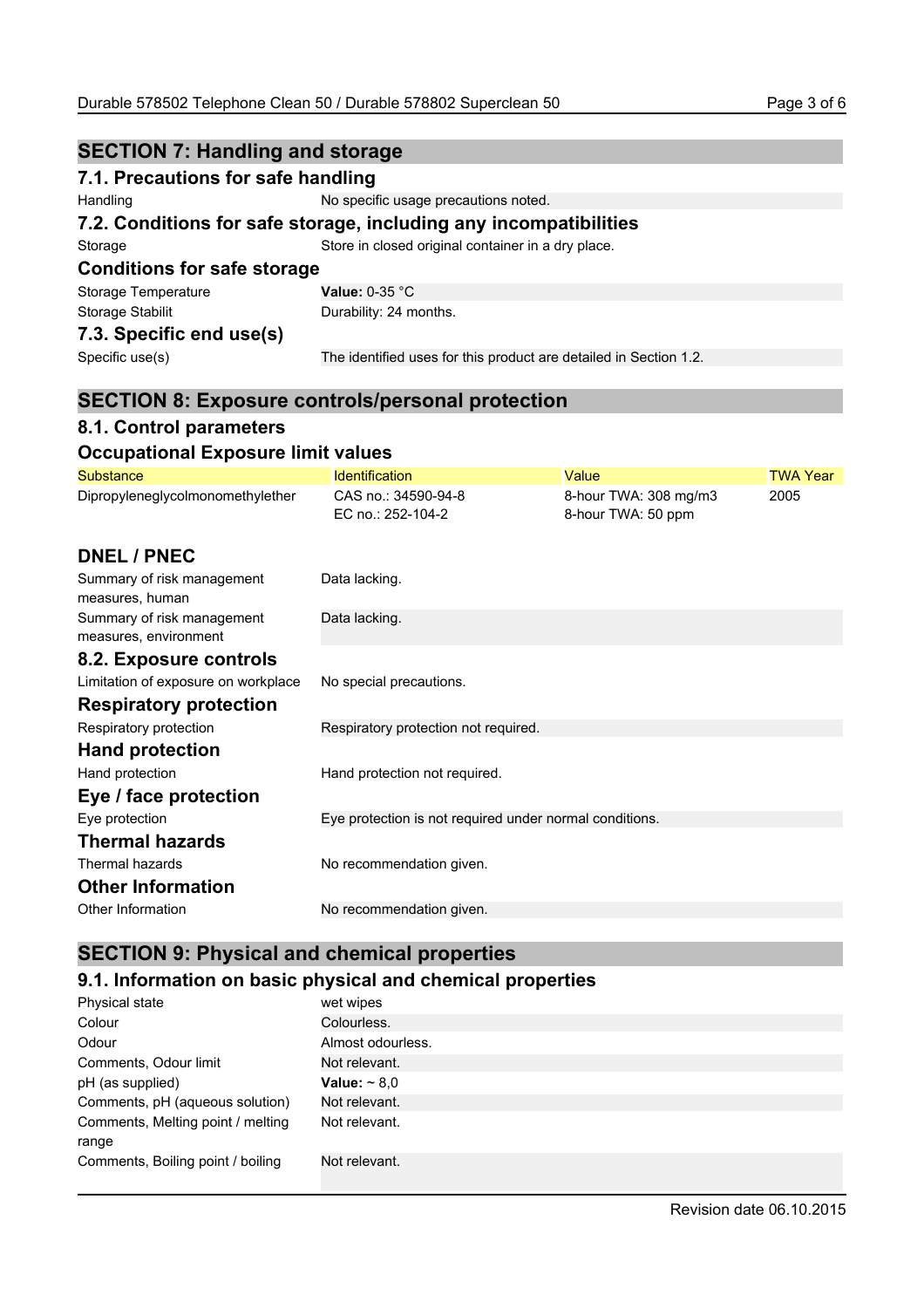| range                                                  |                                           |
|--------------------------------------------------------|-------------------------------------------|
| Flash point                                            | Value: $> 100 °C$                         |
| Comments, Evaporation rate                             | Not relevant.                             |
| Comments, Explosion limit                              | Not relevant.                             |
| Comments, Vapour pressure                              | Not relevant.                             |
| Comments, Vapour density                               | Not relevant.                             |
| Specific gravity                                       | Value: $\sim$ 1,0 g/ml                    |
| Comments, Bulk density                                 | Not relevant.                             |
| Solubility description                                 | Completely soluble in water.              |
| Comments, Partition coefficient: n-<br>octanol / water | Not relevant.                             |
| Comments, Spontaneous<br>combustability                | Not relevant.                             |
| Comments, Decomposition<br>temperature                 | Not relevant.                             |
| Comments, Viscosity                                    | Not relevant.                             |
| <b>Explosive properties</b>                            | Not explosive.                            |
| Oxidising properties                                   | Does not meet the criteria for oxidising. |
|                                                        |                                           |

### **9.2. Other information**

| Other physical and chemical properties |  |  |  |
|----------------------------------------|--|--|--|
|----------------------------------------|--|--|--|

| Comments | No data recorded. |
|----------|-------------------|
|          |                   |

# **SECTION 10: Stability and reactivity**

| 10.1. Reactivity                             |                                                                     |
|----------------------------------------------|---------------------------------------------------------------------|
| Reactivity                                   | There are no known reactivity hazards associated with this product. |
| 10.2. Chemical stability                     |                                                                     |
| Stability                                    | Stable under normal temperature conditions and recommended use.     |
| 10.3. Possibility of hazardous reactions     |                                                                     |
| Possibility of hazardous reactions           | See section 10.4 and section 10.5.                                  |
| 10.4. Conditions to avoid                    |                                                                     |
| Conditions to avoid                          | No recommendation given.                                            |
| 10.5. Incompatible materials                 |                                                                     |
| Materials to avoid                           | None specific.                                                      |
| 10.6. Hazardous decomposition products       |                                                                     |
| Hazardous decomposition products             | During fire, toxic gases (CO, CO2) are formed.                      |
| <b>SECTION 11: Toxicological information</b> |                                                                     |
| 11.1. Information on toxicological effects   |                                                                     |
| <b>Toxicological Information:</b>            |                                                                     |
| Other toxicological data                     | Toxicological tests on the product has not been performed.          |
| <b>Toxicological data for substances</b>     |                                                                     |
| Substance                                    | No data available for ingredient(s).                                |
| LD50 oral                                    | Value: - -                                                          |

**Animal test species:** - **Duration:** -

**Comments:** -

# **Other information regarding health hazards**

General General No information about adverse effects due to exposure.

# **Potential acute effects**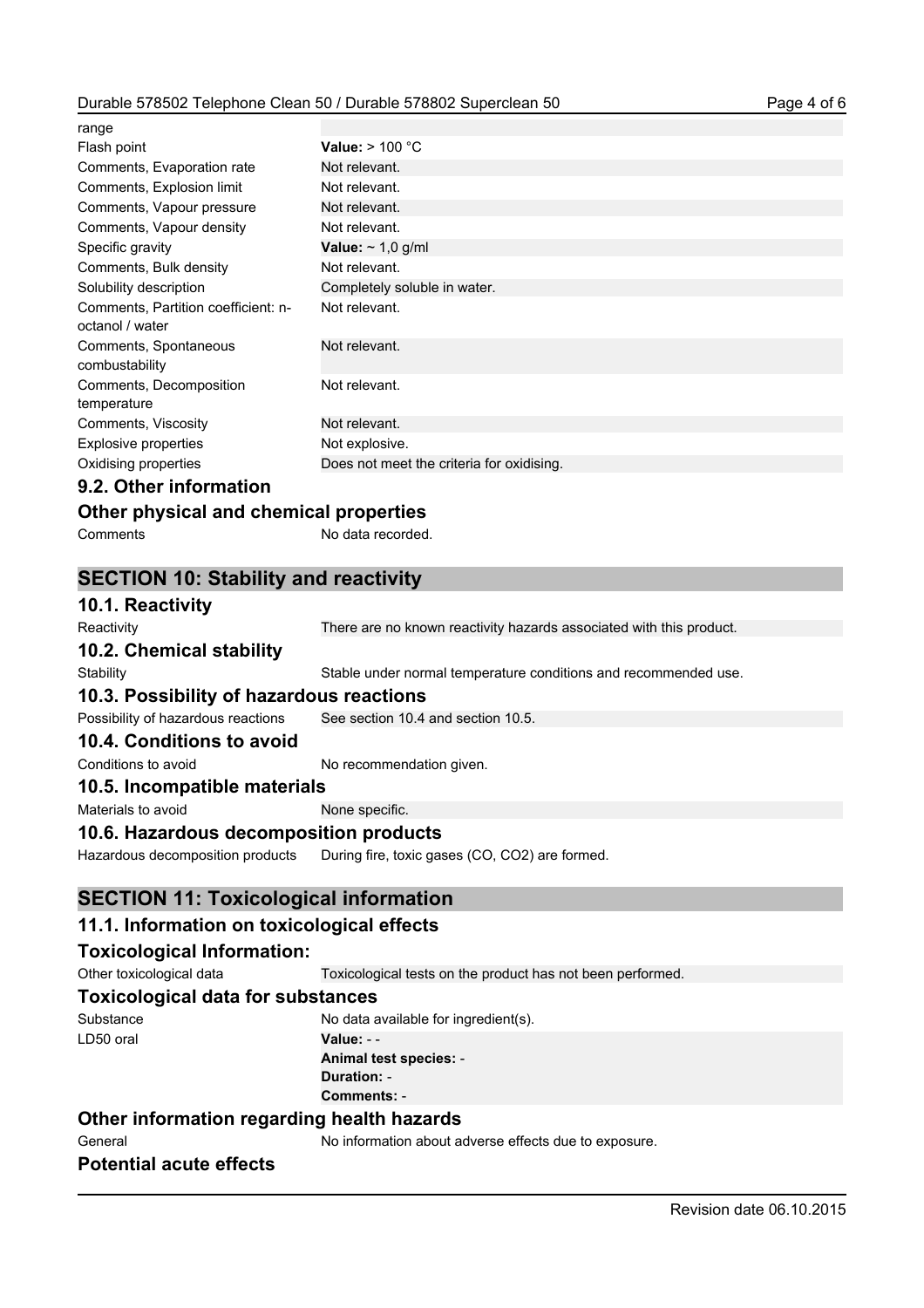| Inhalation                  | Solvent vapours are hazardous and may cause nausea, sickness and<br>headaches. |
|-----------------------------|--------------------------------------------------------------------------------|
| Skin contact                | No known chronic or acute health risks.                                        |
| Eye contact                 | Prolonged contact may cause redness and/or tearing.                            |
| Ingestion                   | Not likely, due to the packaging.                                              |
| <b>Symptoms of Exposure</b> |                                                                                |
| Symptoms of overexposure    | No specific symptoms noted.                                                    |

# **SECTION 12: Ecological information**

| <b>JLUTTUR IZ. LUULUGIUAI IIIIUIIIIALIUII</b> |                                                                             |  |
|-----------------------------------------------|-----------------------------------------------------------------------------|--|
| 12.1. Toxicity                                |                                                                             |  |
| Aquatic, comments                             | No data available for the product.                                          |  |
| <b>Toxicological data for substances</b>      |                                                                             |  |
| Substance                                     | No data available for ingredient(s).                                        |  |
| Aquatic, comments                             |                                                                             |  |
| 12.2. Persistence and degradability           |                                                                             |  |
| Persistence and degradability                 | The product is easily biodegradable.                                        |  |
| 12.3. Bioaccumulative potential               |                                                                             |  |
| Bioaccumulative potential                     | The product does not contain any substances expected to be bioaccumulating. |  |
| 12.4. Mobility in soil                        |                                                                             |  |
| Mobility                                      | The product is water soluble and may spread in water systems.               |  |
| 12.5. Results of PBT and vPvB assessment      |                                                                             |  |
| PBT assessment results                        | Not Classified as PBT/vPvB by current EU criteria.                          |  |
| 12.6. Other adverse effects                   |                                                                             |  |

# **SECTION 13: Disposal considerations**

# **13.1. Waste treatment methods**

| Specify the appropriate methods of<br>disposal | Dispose of waste and residues in accordance with local authority<br>requirements.                                                                                           |
|------------------------------------------------|-----------------------------------------------------------------------------------------------------------------------------------------------------------------------------|
| Product classified as hazardous<br>waste       | No.                                                                                                                                                                         |
| Packaging classified as hazardous<br>waste     | No                                                                                                                                                                          |
| EWC waste code                                 | EWC: 0706 wastes from the MFSU of fats, grease, soaps, detergents,<br>disinfectants and cosmetics                                                                           |
| Other Information                              | Waste code applies to product remnants in pure form.<br>When handling waste, consideration should be made to the safety precautions<br>applying to handling of the product. |

# **SECTION 14: Transport information**

### **14.1. UN number**

| Comments                           | The product is not covered by international regulation on the transport of<br>dangerous goods (IMDG, IATA, ADR/RID). |  |
|------------------------------------|----------------------------------------------------------------------------------------------------------------------|--|
| 14.2. UN proper shipping name      |                                                                                                                      |  |
| Comments                           | Not relevant.                                                                                                        |  |
| 14.3. Transport hazard class(es)   |                                                                                                                      |  |
| Comments                           | Not relevant.                                                                                                        |  |
| 14.4. Packing group                |                                                                                                                      |  |
| Comments                           | Not relevant.                                                                                                        |  |
| <b>14.5. Environmental hazards</b> |                                                                                                                      |  |